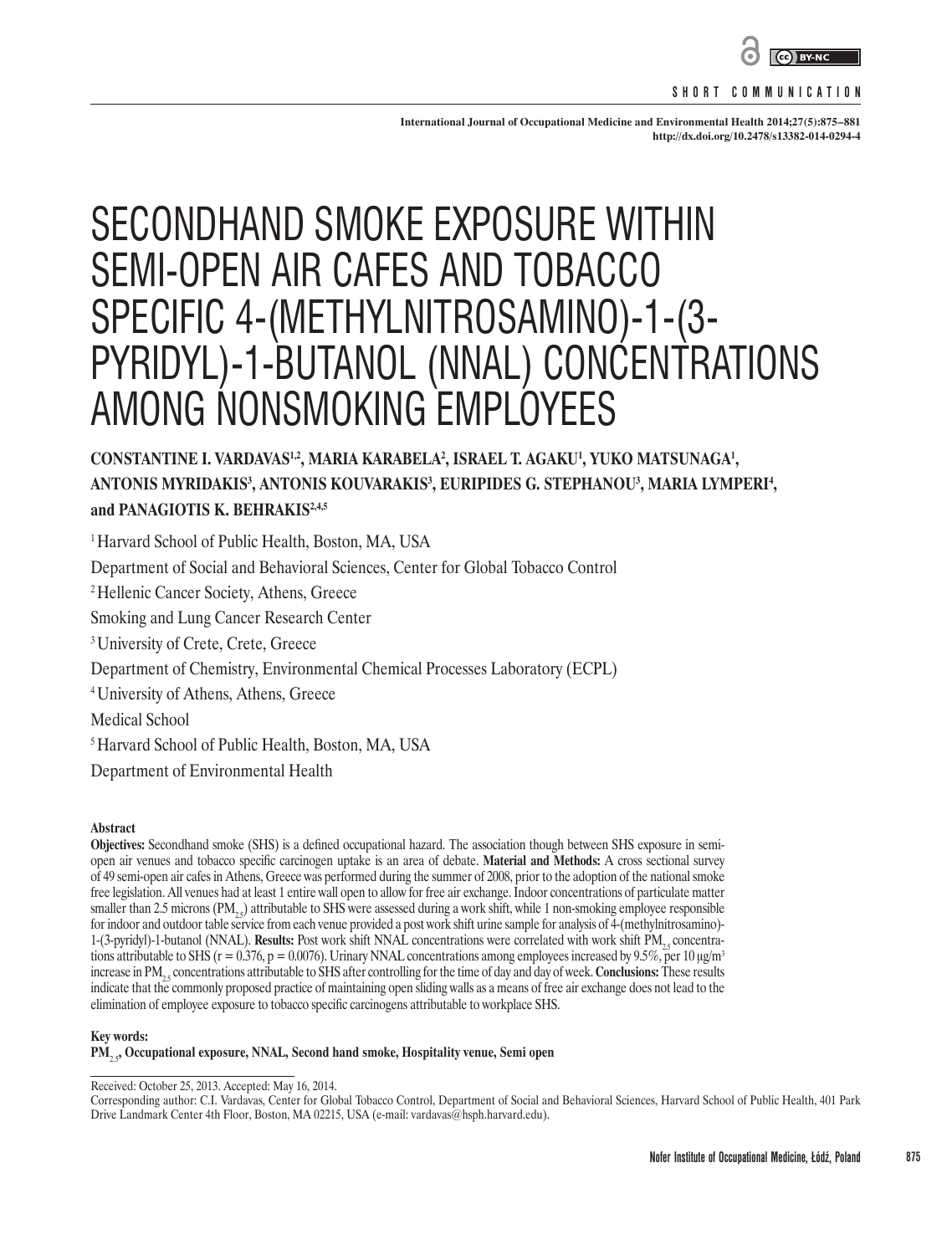# **INTRODUCTION**

Tobacco specific nitrosamines (TSNAs) are major carcinogens in tobacco and are formed from tobacco alkaloids during the curing, fermentation and ageing of tobacco leaves [1]. One of the most extensively investigated TSNAs in tobacco products is NNK (4-(methylnitrosamino)-1-(3-pyridyl)-1-butanone), a potent carcinogen that is metabolized in the liver to form NNAL (4-(methylnitrosamino)-1-(3-pyridyl)- 1-butanonol) [2,3]. NNAL concentrations within subjects have been associated with a higher risk for developing lung cancer among smokers, indicating its use as a biomarker of lung cancer risk among smokers [4,5]. While research has extensively associated secondhand smoke (SHS) concentrations with particulate matter less than 2.5 microns  $(PM_{2.5})$  and human biomarkers, the impact of occupational exposure to SHS in semiopen cafes and TSNA uptake remains relatively unexplored [6–8].

In countries with warm climates, open sliding walls are commonly used to expand the size of cafe/bars and allow for the free interaction of music and people between indoor and outdoor areas. Within Mediterranean countries that pose a strong tourist destination – such as Greece, Italy and Spain – these semi-open venues take advantage of the mild Mediterranean climate, which allows the use of such outdoor areas during most of the year [9]. During the timeframe of this study smoking in public places was not legislated in Greece, which led to extensive exposure to SHS within the hospitality industry [10]. However, during the negotiation phase of the subsequent smoke free legislations, the impact of maintaining open windows or sliding walls was brought forward as a method of reducing population exposure to SHS. Our hypothesis was that such a practice would still lead to increased urinary NNAL concentrations among employees that work in these semi-open areas. Hence, the aim of the study was to investigate the

association between exposure to SHS within semi-open hospitality venues and post work shift NNAL concentrations among non-smoking employees.

#### **MATERIAL AND METHODS**

# **Study setting – air monitoring**

A convenience sample of 50 venues was selected in Athens, Greece prior to the implementation of the 2010 smoking ban, during the summer months of May–June 2008. Due to the lack of a comprehensive list of all hospitality venues in Athens, a convenience sample of venues was selected based on if they had open sliding walls, thus allowing for air exchange between the indoor and outdoor areas of the venue. SHS concentrations were measured with a TSI SidePak AM510 Personal Aerosol Monitor (TSI, Inc., St. Paul, Minnesota, USA) which recorded levels of  $PM_{2,5}$  attributable to SHS. While  $PM_{2,5}$  is not generated only by SHS exposure, and may be generated by other sources such as candles, open fires or cooking, we excluded from the sample any venue with such parameters according to standardised methodology for assessing  $PM_{2.5}$  attributable to SHS (flow rate of 1.7 l/min and calibration factor 0.32) [8,9]. Baseline outdoor levels of  $PM_{2.5}$  were also measured (an average of 12  $\mu$ g/m<sup>3</sup>) and subtracted from indoor concentrations. The TSI Sidepack AM510 was set to a 1 s log interval, which data-logged the real-time  $PM_{2,5}$  measurement per second. Sampling took place between 12 a.m. – 12 p.m., while air monitoring was performed for at least 30 min in all venues. In each venue the average number of burning cigarettes and the room volume were noted so as to calculate "smoker density," the quotient of the average number of burning cigarettes per 100 m<sup>3</sup> of room volume.

Following written informed consent, one non-smoking employee from each venue was requested to provide a urine sample at the end of their 8 h shift, on the same day in which the SHS concentrations were measured.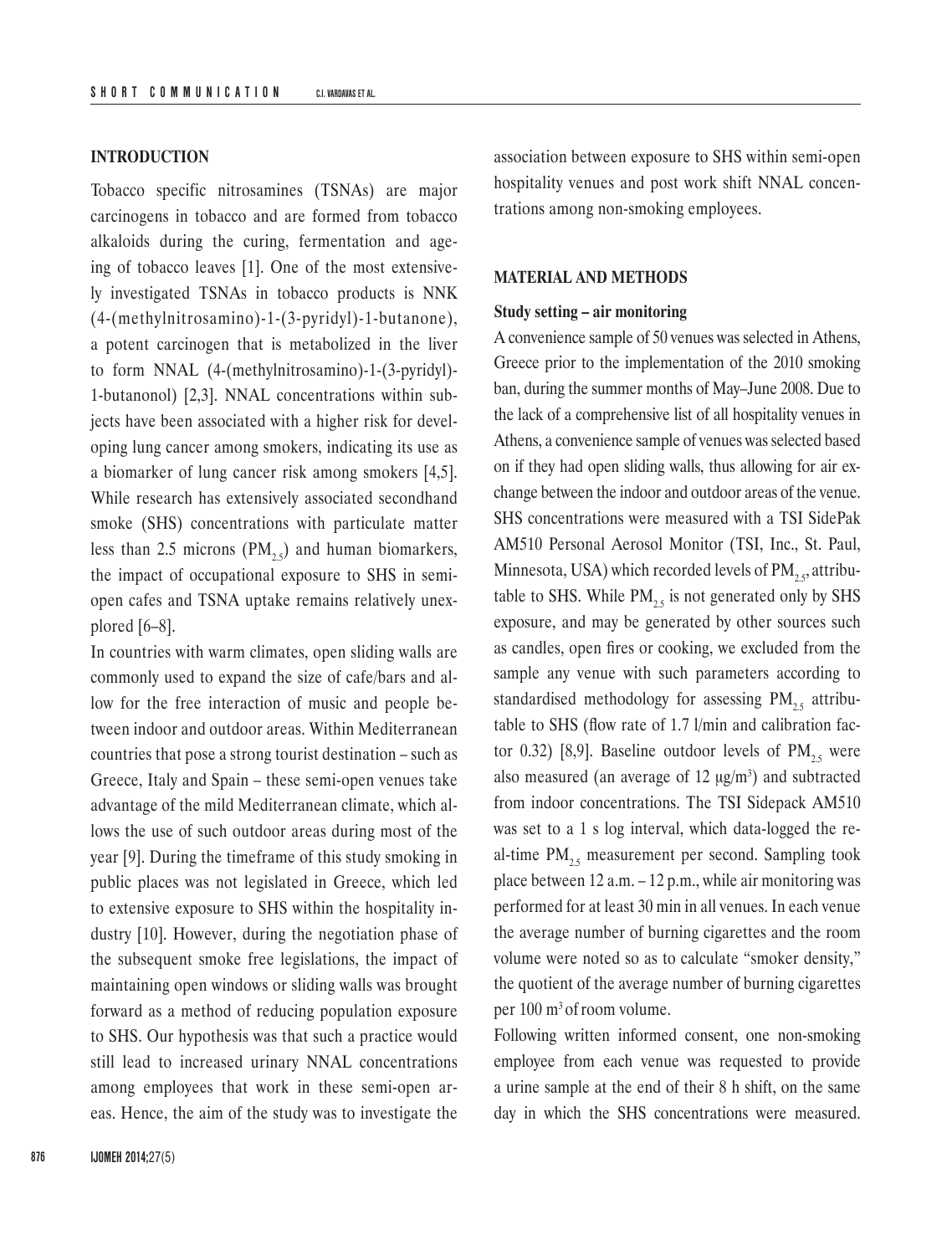Non-smoker status was cross evaluated by both self-report, and biomarker verification with the cut-off urinary cotinine level for smoking designated at 100 ng/ml, a cutoff identified to be most appropriate for the population through prior population based studies [11]. Approval to conduct the survey was granted by the Ethical Committee of the University of Athens. Further details and exposure assessment of the current study can be found elsewhere [12].

#### **NNAL analysis**

The analytical procedure for total NNAL (free and conjugated) was based on Supelco procedure, under minor modifications (Supelco SupelMIP SPE – NNAL Instruction). Urine samples were thawed, vortex mixed and 5 ml dispensed into a 15 ml falcon tube. For the hydrolysis of conjugated NNAL, were added 50 μl of enzyme β-Glucoronidase (Escherichia coli-K12 version 4.0, Roche Biomedical, Mannheim, Germany) and 10 ml 50 mM ammomium dihydrogen phosphate buffer,  $pH = 6.4$ . The samples were incubated for 48 h at 37°C. The SupelMIP-NNAL cartridges were conditioned with 1 ml dichloromethane, 1 ml methanol and 1 ml water prior the sample loading. The cartridges were washed with  $2\times1$  ml water, 1 ml toluene, 1 ml toluene:dichloromethane (9:1, v/v), 1 ml toluene: dichloromethane  $(4:1, v/v)$  and the analyte was eluted with  $2 \times 1$  ml dichloromethane: methanol (9:1, v/v). Samples were concentrated to dryness using a vacuum centrifuge (rotational vacuum concentrator, RVC 2-25 Martin Christ, Germany) and reconstituted to 500 μl of HPLC mobile phase (10mM ammonium formate,  $pH = 6.1$ ).

Instrumental analysis was performed on an LC-MS/MS system. The chromatographic separation was achieved using a Thermo Finnigan Surveyor LC system (Thermo Finnigan, San Jose, USA), equipped with a Gemini C18 (3  $\mu$ m, 100 mm  $\times$  2 mm) analytical column by Phenomenex (Torrance, USA). The mass detection was achieved with a TSQ Quantum triple quadrupole with ESI source operated in positive mode (Thermo Finnigan, San Jose, USA). The system was controlled by the Xcalibur software, which was also used for the data acquisition and analysis. Method limit of detection (signal to noise ratio equal to 3) was 4.4 pg/ml and method limit of quantitation (signal to noise ratio equal to 10) was 5.3 pg/ml.

#### **Statistical analysis**

The 4-(methylnitrosamino)-1-(3-pyridyl)-1-butanol levels were summarized using geometric means with 95% confidence intervals, arithmetic means with standard deviations, as well as medians and ranges. In cases where the result was below the limit of detection, the value for that variable was the detection limit divided by the square root of 2.

A Spearman's correlation coefficient was calculated for the unadjusted relationship between NNAL levels and  $PM_{2.5}$ . The partial correlation between NNAL levels and  $PM_{2.5}$  was also calculated, adjusting for time of day and day of week. The degree of variation of NNAL that could be attributable to PM<sub>25</sub> changes was assessed using ANOVA with PM<sub>25</sub> levels categorized as  $< 50$ ; 50–150 and  $> 150 \mu g/m<sup>3</sup>$ . Within the analyses the time of day was assessed as either before 8 p.m. or after 8 p.m. (daytime vs. night time), while the day of week was categorized as either a weekday (Monday to Thursday) or a weekend (Friday-Sunday). In the regression analyses, NNAL was transformed to the natural log scale to assume a normal distribution and adjusting for time of day and day of week (factors found in previous air monitoring studies in Greece to influence  $PM_{25}$  concentrations attributable to SHS) [8]. Analyses were performed with SAS (SAS Institute, Cary, NC).

# **RESULTS**

The association between age, gender, time of day and day of week and urinary NNAL concentrations are depicted in Table 1. Within the bivariate analysis, NNAL concentrations of urine samples collected from patrons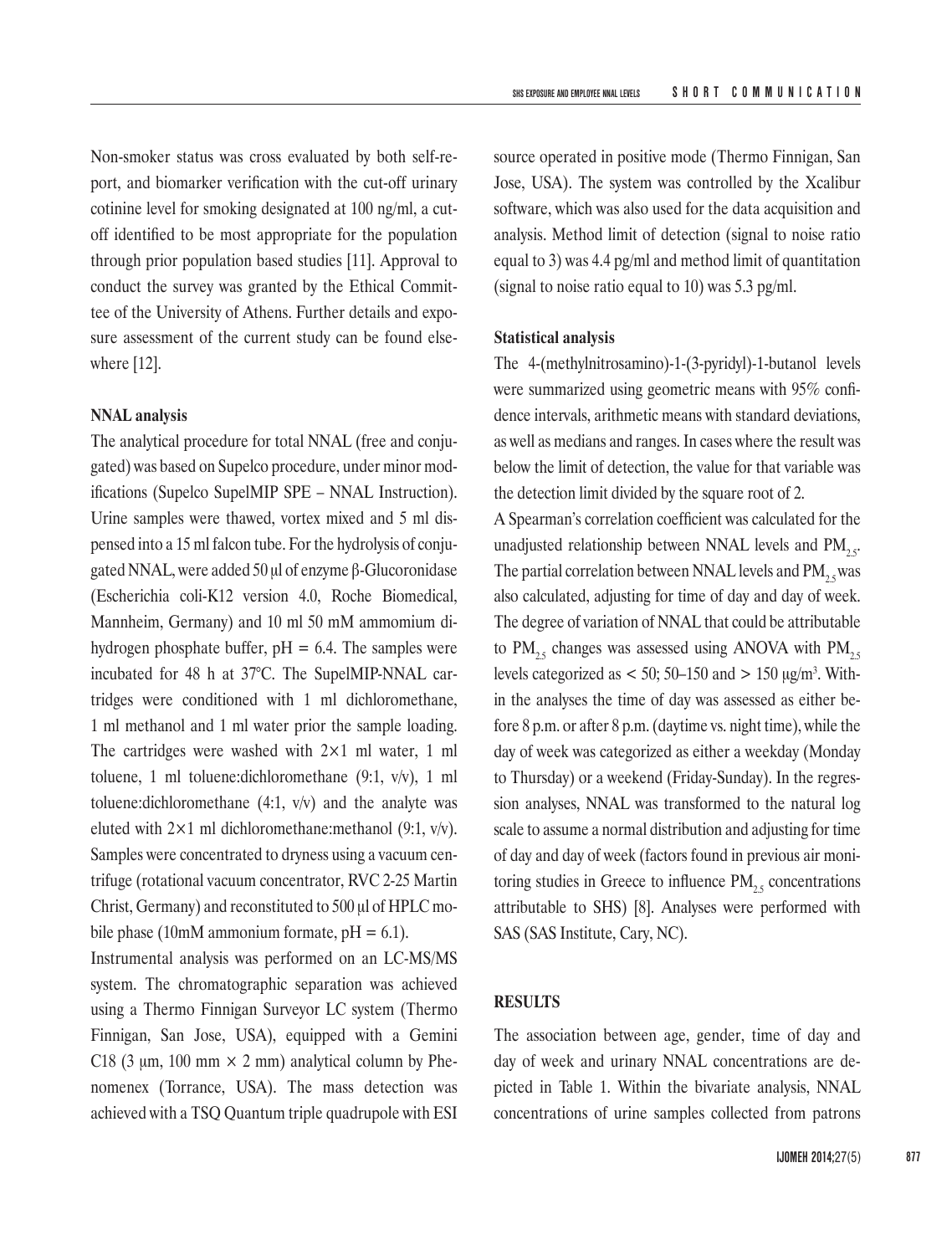| Characteristic                          | Respondents<br>(n) | NNAL concentrations<br>(pg/ml) |                      |                    |       |
|-----------------------------------------|--------------------|--------------------------------|----------------------|--------------------|-------|
|                                         |                    | AM±SD                          | GM (95% CI)          | Me<br>(range)      | p     |
| Overall population                      | 49                 | $85.82 \pm 117.61$             | 33.10 (20.28-54.02)  | $44.0(1.41-673)$   |       |
| <b>Sex</b>                              |                    |                                |                      |                    | 0.886 |
| male                                    | 25                 | $96.96 \pm 149.65$             | 29.39 (13.54–63.81)  | $43.0(1.41-673)$   |       |
| female                                  | 24                 | 74.22±72.29                    | 37.46 (19.58-71.67)  | $56.5(1.41-271)$   |       |
| Age (years)                             |                    |                                |                      |                    | 0.400 |
| $\leq 30$                               | 22                 | $102.42 \pm 102.42$            | 40.35 (18.93-86.02)  | $51.0(1.41-673)$   |       |
| $31 - 44$                               | 17                 | $51.59 \pm 69.98$              | $15.82(6.1 - 41.03)$ | $18.0(1.41 - 218)$ |       |
| $\geq 45$                               | 10                 | $107.50 \pm 106.05$            | 75.05 (40.53-138.96) | $71.0(24-333)$     |       |
| Time of day                             |                    |                                |                      |                    | 0.549 |
| day time (before 8 p.m.)                | 37                 | $82.84 \pm 121.28$             | $31.53(17.7-56.19)$  | $44.0(1.41-673)$   |       |
| night-time (after 8 p.m.)               | 12                 | $95.03 \pm 110$                | 38.42 (13.17-112.12) | $49.0(1.41-333)$   |       |
| Day of week                             |                    |                                |                      |                    | 0.733 |
| weekend (Friday-Sunday)                 | 32                 | $91.28 \pm 134.87$             | 27.83 (13.97-55.44)  | $39.5(1.41-673)$   |       |
| other (Monday-Thursday)                 | 17                 | $75.55 \pm 78.01$              | 45.85 (24.54-85.7)   | $49.0(1.41-333)$   |       |
| $PM_{25}$ concentration ( $\mu g/m^3$ ) |                    |                                |                      |                    | 0.197 |
| $< 50$                                  | 11                 | $44.63 \pm 28.13$              | 33.41 (14.69–76.06)  | $43.5(4-96)$       |       |
| $50 - 150$                              | 28                 | $96.70 \pm 74.72$              | 70.30 (48.50-101.89) | $78.0(12-271)$     |       |
| > 150                                   | 10                 | $161.30 \pm 212.23$            | 72.37 (26.33-198.90) | $67.0(7.0-673.0)$  |       |

**Table 1.** The 4-(methylnitrosamino)-1-(3-pyridyl)-1-butanol (NNAL) concentrations among non-smoking employees exposed to secondhand smoke in semi-open air venues by sampling characteristic

AM – arithmetic mean; SD – standard deviation; GM – geometric mean; CI – confidence interval; Me – median.

that worked during night shifts were slightly higher than those that worked day shifts (95.03 pg/ml vs. 82.84 pg/ml) as were samples taken during the weekend vs. weekday (91.28 pg/ml vs. 75.5 pg/ml).

Mean NNAL concentrations were significantly higher among employees within cafe/bars that had  $PM_{25}$  concentrations attributable to SHS greater than  $150 \,\mathrm{\upmu g/m^3}$ , in comparison to venues that had PM<sub>25</sub> concentrations  $<$  50  $\mu$ g/m<sup>3</sup> (161.3 pg/ml vs. 44.63 pg/ml,  $p = 0.012$ ). However, no statistically significant difference in post work shift NNAL concentrations was noticed between employees in cafe/bars with  $PM_{2.5}$  concentrations  $<$  50  $\mu$ g/m<sup>3</sup> vs. those with PM<sub>2.5</sub> concentrations of 50–150  $\mu$ g/m<sup>3</sup> (p = 0.245), or between employees in venues with  $PM_{25}$  concentrations of 50–150  $\mu$ g/m<sup>3</sup> vs. > 150  $\mu$ g/m<sup>3</sup> (p = 0.054).

Controlling for the time of day and day of the week when sampling took place, urinary NNAL concentrations were correlated with both urinary cotinine concentrations  $(r = 0.371, p < 0.01)$  and with indoor PM<sub>25</sub> concentrations attributable to SHS ( $r = 0.378$ ,  $p < 0.01$ ), however no statistically significant correlation between smoker density and urinary NNAL levels ( $r = 0.201$ ,  $p = 0.166$ ) or smoker density and PM<sub>25</sub> was noted ( $r = 0.200$ ,  $p = 0.209$ ). Finally, within the context of a linear regression analysis controlling for the time of the day and the day of the week, for each 10  $\mu$ g/m<sup>3</sup> increase in indoor PM<sub>2.5</sub> concentrations,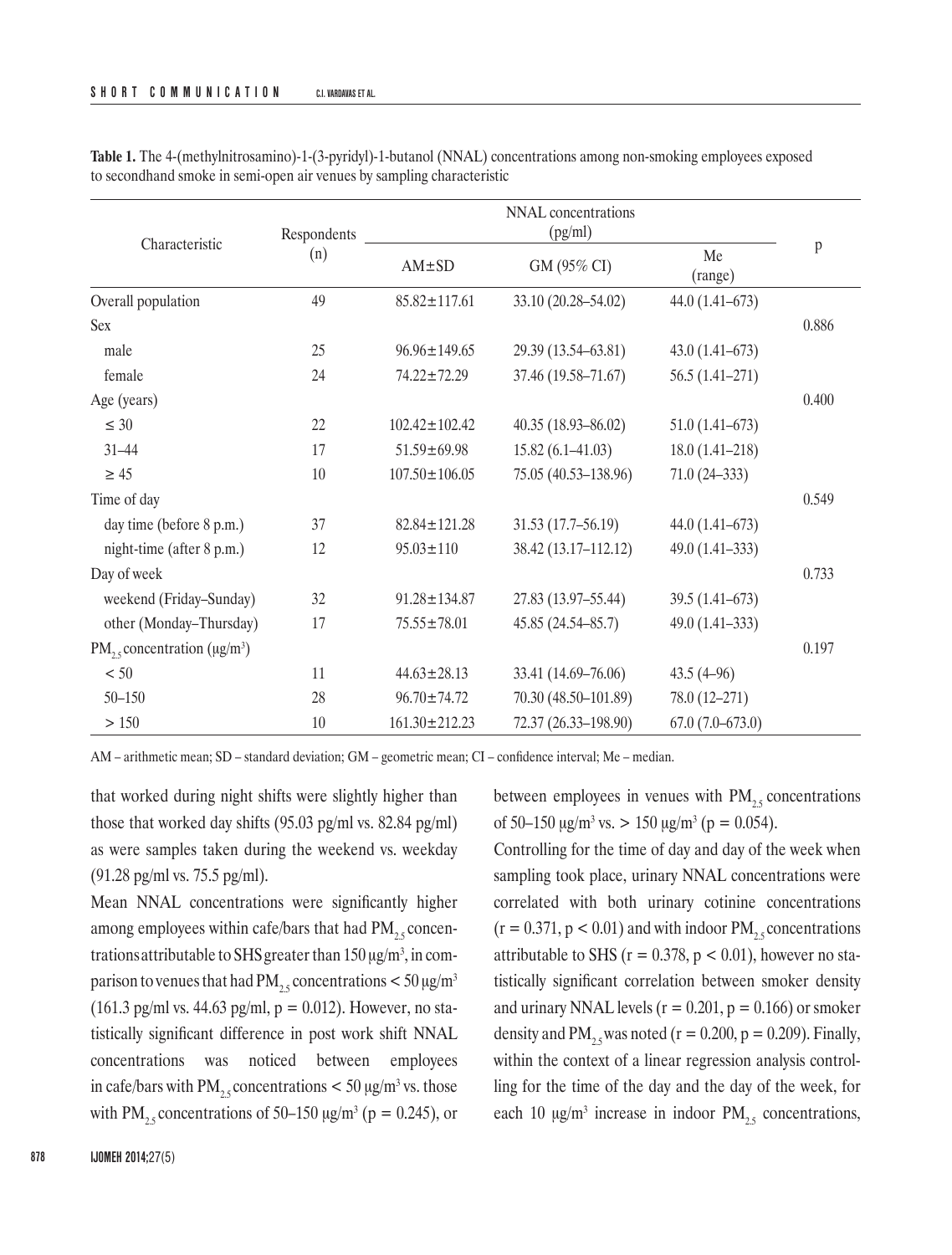urinary post workshift NNAL concentrations increased by 9.5%. (Beta per 10  $\mu$ g/m<sup>3</sup> increase in PM<sub>2</sub>: 0.095, 95% CI: 0.03 to 0.16,  $p = 0.005$ .)

# **DISCUSSION**

Our results indicate that the practice of maintaining sliding walls of semi-open venues may be associated with elevated TSNA uptake among non-smoking employees. Specifically, we identified that per 10  $\mu$ g/m<sup>3</sup> increase in PM<sub>2.5</sub> concentrations within quasi-open areas, urinary NNAL concentrations among employees increased respectively by 9.5%. The 4-(methylnitrosamino)-1-(3-pyridyl)-1-butanol concentrations among hospitality venue employees have been previously correlated with exposure to indoor SHS, and absolute levels have been found to decrease following the implementation of a smoke free legislation, from 0.086 pmol/ml to 0.034 pmol/ml [13].

Furthermore, employees exposed to indoor workplace SHS are more likely to have higher mean levels of NNAL compared with non-exposed participants, with NNAL concentrations associated with the hours of employee exposure [14]. While significant research has focused on the effect of SHS exposure on TSNA uptake in indoor areas, only one study to date has assessed TSNA uptake in relationship to SHS exposure in outdoor areas, which indicated that exposure to SHS in outdoor air settings increased urinary NNAL concentrations [7]. Our findings identified an association between exposure to SHS in semi open areas and NNAL concentrations, a novel association, within a situation very common in warm Mediterranean environments.

A number of factors have been identified to influence exposure to SHS within indoor and outdoor settings such as the number of cigarettes being smoked, the position of smokers relative to the measurement device (or subject) and wind conditions, which can lead to substantial variation in average exposures [6]. The clustering of smokers

(i.e., smoker density) noted within a busy semi-open air venue may potentially lead to higher  $PM_{25}$  concentrations, a fact which we noted previously in previous research among this specific group of employees to be associated with urinary cotinine concentrations [12], however we did not identify such an association between smoker density and NNAL concentrations within this analysis. It is likely that the difference in the clearance half-life of cotinine vs. NNAL may be responsible for this discrepancy, or that the usefulness of "smoker density" as an index of exposure is limited.

As the employees in this study would service the entire venue (both the semi open and outdoor areas) we were unable to assess the effect of proximity to cigarettes, which may have further impacted the employees' exposure. Previous research performed within hospitality venues in Greece indicated that indoor  $PM_{25}$  concentrations attributable to SHS were associated with the time of day (before 8 p.m. vs. after 8 p.m.) and the day of the week (weekend vs. weekday) [8]. Using NNAL as a direct biomarker of exposure to SHS, we found increased NNAL concentrations among employees assessed during the evenings and on weekends; however, none of these differences reached the level of statistical significance. Further research into the factors that affect NNAL concentrations among employees in semi-open air settings is thus needed. Due to organizational limitations we were unable to collect pre work shift urine samples so as to assess the mean change in NNAL concentrations or assess baseline exposure to SHS, which are limitations of our current study. However, i) as NNAL concentrations have been identified to rapidly increase and peak after 4–8 h following 1st exposure and ii) as the current measurements were performed after an 8 h shift during which the employees were exposed to SHS, we anticipate that the NNAL concentrations would be mainly attributable to their concurrent occupational exposure [15]. Any discrepancies in baseline SHS exposure would err towards the null hypothesis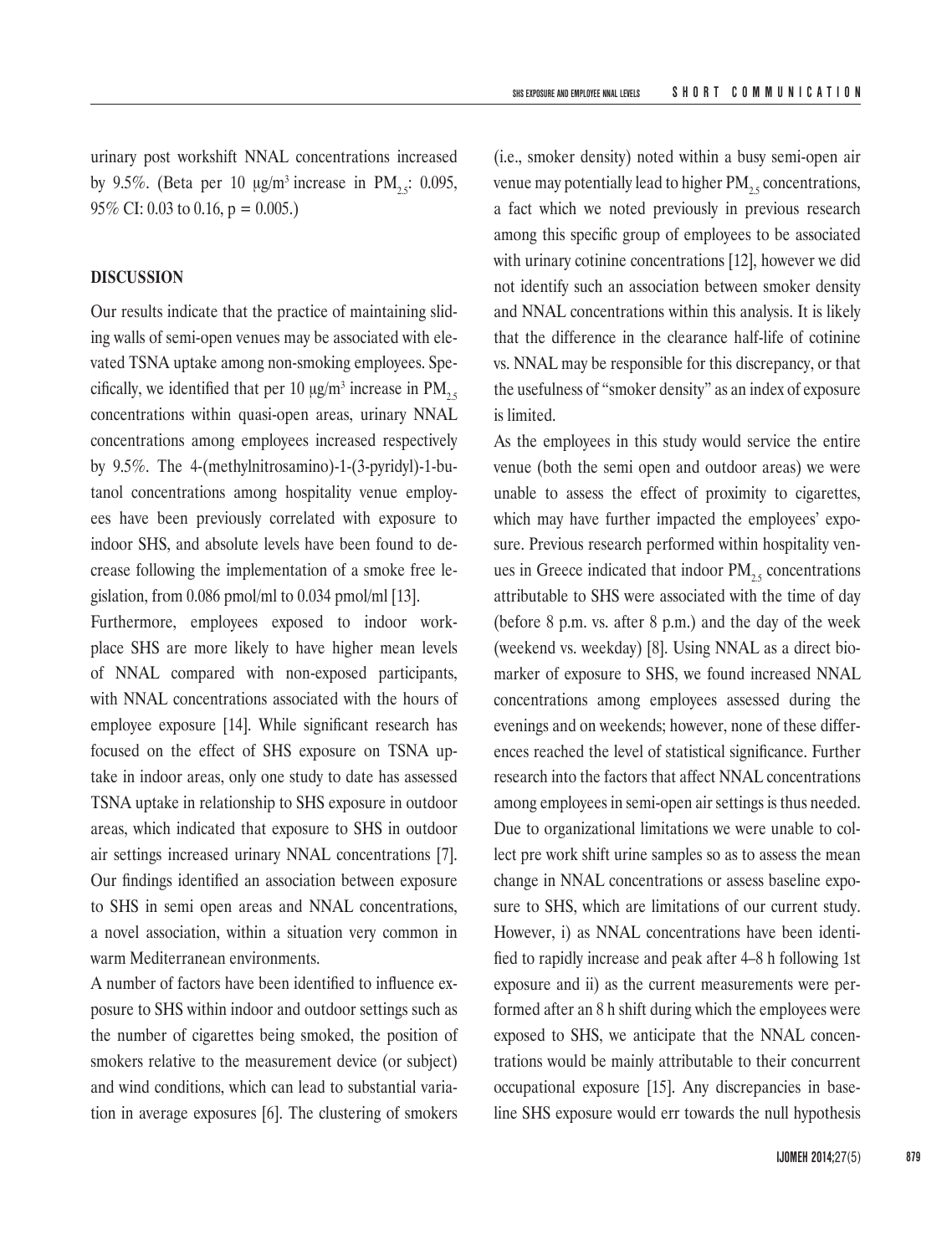and thus strengthen our findings. Moreover, as the study was conducted among a convenience sample of venues in Athens, Greece, its generalizability to exposure in other venues in Athens is limited.

# **CONCLUSIONS**

This study identified an association between occupational exposure to SHS within semi-open cafe/bars and TSNA concentrations among non-smoking employees. These results potentially refute the commonly debated and proposed practice of maintaining open sliding walls as a means of free air exchange as this does not lead to the elimination of employee exposure to tobacco specific carcinogens attributable to occupational SHS.

#### **REFERENCES**

- 1. Hatsukami DK, Lemmonds C, Zhang Y, Murphy SE, Le C, Carmella SG, et al. Evaluation of carcinogen exposure in people who used "reduced exposure" tobacco products. J Natl Cancer Inst. 2004;96(11):844–52, [http://dx.doi.org/10.1093/](http://dx.doi.org/10.1093/jnci/djh163) [jnci/djh163.](http://dx.doi.org/10.1093/jnci/djh163)
- 2. Stanfill SB, Connolly GN, Zhang L, Jia LT, Henningfield JE, Richter P, et al. Global surveillance of oral tobacco products: Total nicotine, unionised nicotine and tobacco-specific N-nitrosamines. Tob Control. 2011;20(3):e2, [http://dx.doi.](http://dx.doi.org/10.1136/tc.2010.037465) [org/10.1136/tc.2010.037465.](http://dx.doi.org/10.1136/tc.2010.037465)
- 3. Upadhyaya P, Carmella SG, Guengerich FP, Hecht SS. Formation and metabolism of 4-(methylnitrosamino)-1-(3 pyridyl)-1-butanol enantiomers *in vitro* in mouse, rat and human tissues. Carcinogenesis. 2000;21(6):1233–8, [http://dx.doi.](http://dx.doi.org/10.1093/carcin/21.6.1233) [org/10.1093/carcin/21.6.1233.](http://dx.doi.org/10.1093/carcin/21.6.1233)
- 4. Yuan JM, Koh WP, Murphy SE, Fan Y, Wang R, Carmella SG, et al. Urinary levels of tobacco-specific nitrosamine metabolites in relation to lung cancer development in two prospective cohorts of cigarette smokers. Cancer Res. 2009;69(7): 2990–5, <http://dx.doi.org/10.1158/0008-5472.CAN-08-4330>.
- 5. Derby KS, Cuthrell K, Caberto C, Carmella S, Murphy SE, Hecht SS, et al. Exposure to the carcinogen 4-(methylnitrosamino)-1-(3-pyridyl)-1-butanone (NNK) in smokers from 3 populations with different risks of lung cancer. Int J Cancer. 2009;125(10):2418–24, [http://dx.doi.org/](http://dx.doi.org/10.1002/ijc.24585) [10.1002/ijc.24585](http://dx.doi.org/10.1002/ijc.24585).
- 6. Sureda X, Fernandez E, Lopez MJ, Nebot M. Secondhand tobacco smoke exposure in open and semi-open settings: A systematic review. Environ Health Perspect. 2013;121(7): 766–73,<http://dx.doi.org/10.1289/ehp.1205806>.
- 7. St Helen G, Bernert JT, Hall DB, Sosnoff CS, Xia Y, Balmes JR, et al. Exposure to secondhand smoke outside of a bar and a restaurant and tobacco exposure biomarkers in nonsmokers. Environ Health Perspect. 2012;120(7):1010–6, <http://dx.doi.org/10.1289/ehp.1104413>.
- 8. Lopez MJ, Fernandez E, Gorini G, Moshammer H, Polanska K, Clancy L, et al. Exposure to secondhand smoke in terraces and other outdoor areas of hospitality venues in eight European countries. PLoS One. 2012;7(8):e42130, [http://](http://dx.doi.org/10.1371/journal.pone.0042130) [dx.doi.org/10.1371/journal.pone.0042130](http://dx.doi.org/10.1371/journal.pone.0042130).
- 9. Vardavas CI, Kafatos A. Greece's tobacco policy: Another myth? Lancet. 2006;367(9521):1485–6, [http://dx.doi.](http://dx.doi.org/10.1016/S0140-6736(06)68646-7) [org/10.1016/S0140-6736\(06\)68646-7.](http://dx.doi.org/10.1016/S0140-6736(06)68646-7)
- 10. Vardavas CI, Anagnostopoulos N, Patelarou E, Minas M, Nakou C, Dramba V, et al. Five-year trends of secondhand smoke exposure in Greece: A comparison between complete, partial, and prelegislation levels. J Aerosol Med Pulm Drug Deliv. 2012 Dec;25(6):349–54, [http://dx.doi.](http://dx.doi.org/10.1089/jamp.2011.0949) [org/10.1089/jamp.2011.0949](http://dx.doi.org/10.1089/jamp.2011.0949).
- 11. Vardavas CI, Fthenou E, Patelarou E, Bagkeris E, Murphy S, Hecht SS, et al. Exposure to different sources of second-hand smoke during pregnancy and its effect on urinary cotinine and tobacco-specific nitrosamine (NNAL) concentrations. Tob Control. 2013 May;22(3):194–200, [http://](http://dx.doi.org/10.1136/tobaccocontrol-2011-050144) [dx.doi.org/10.1136/tobaccocontrol-2011-050144.](http://dx.doi.org/10.1136/tobaccocontrol-2011-050144)
- 12. Karabela M, Vardavas CI, Tzatzarakis M, Tsatsakis A, Dockery D, Connolly GN, et al. The relationship between venue indoor air quality and urinary cotinine